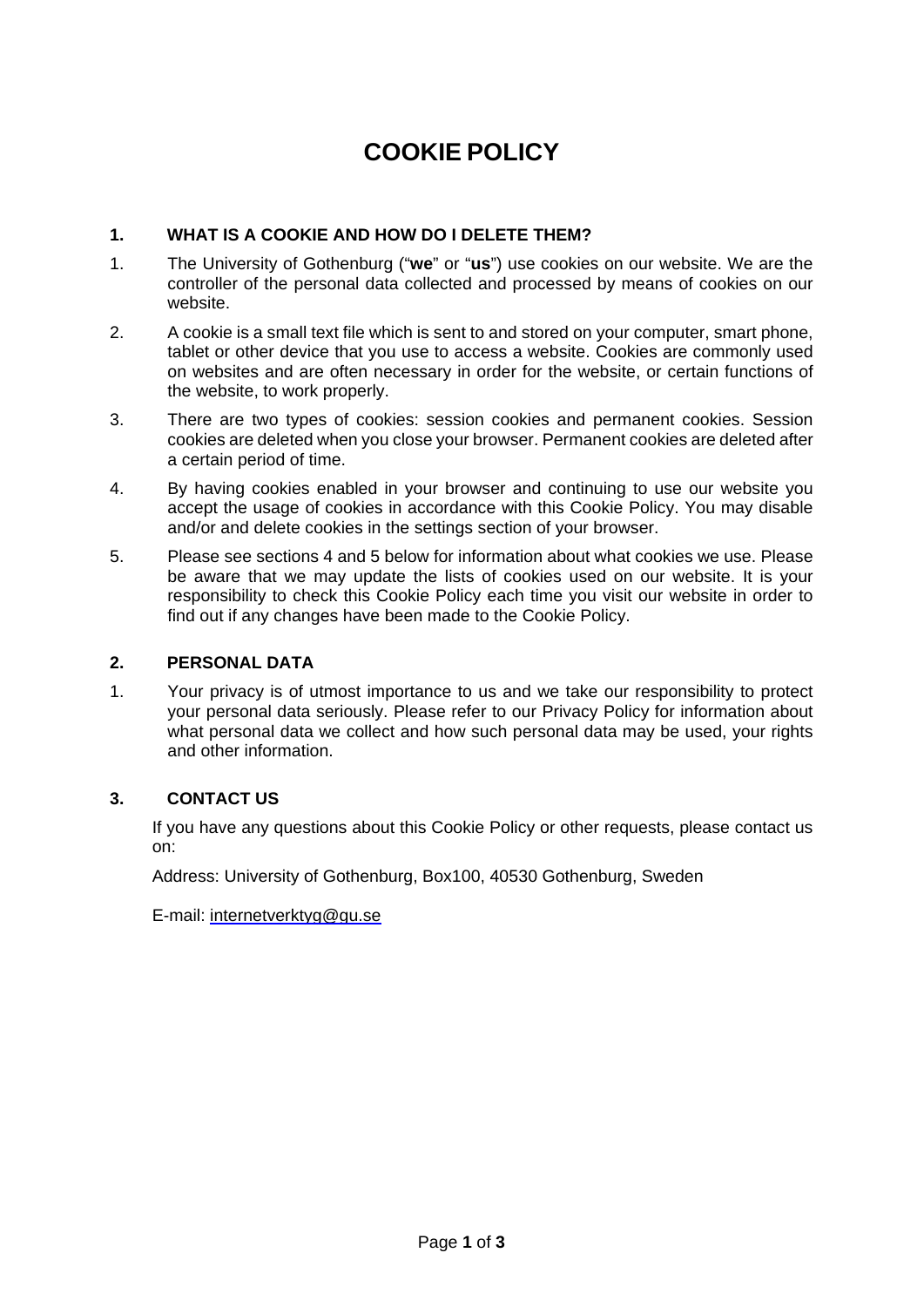### **4. COOKIES USED ON THE GUIDED WEB PROGRAM**

You will not be able to use the Guided Web Program, i.e. the pages used after creating an account for login, if you do not accept cookies.

| <b>Cookie Name</b>                               | <b>Purpose</b>                                                                                                                                                              | <b>Storage Period</b>                                                                                                                    | <b>Third Party</b><br>Cookie |
|--------------------------------------------------|-----------------------------------------------------------------------------------------------------------------------------------------------------------------------------|------------------------------------------------------------------------------------------------------------------------------------------|------------------------------|
| has_js                                           | Used by Drupal (PHP) to determine<br>whether the client can use<br>javascript.                                                                                              | <b>Current session</b>                                                                                                                   | <b>No</b>                    |
| ctools-<br>collapsible-state                     | Used by Drupal (Javascript) to<br>determine in what format the user<br>wishes to see expandable fields<br>(keeps track of what expandable<br>fields the user has expanded). | <b>Current session</b>                                                                                                                   | No                           |
| Drupal.tableDrag.<br>showWeight                  | Used by Drupal (Javascript) to<br>determine in what format the user<br>prefers lists in forms (e.g.<br>draggables or numbers).                                              | One year                                                                                                                                 | <b>No</b>                    |
| <b>SSESS (followed</b><br>by multiple<br>digits) | Used by Drupal (PHP) to keep track<br>of user's session, i.e. whether the<br>user is logged in.                                                                             | <b>Technically 23</b><br>days, although the<br>cookie looses its<br>significance when<br>the user is logged<br>out due to<br>inactivity. | <b>No</b>                    |